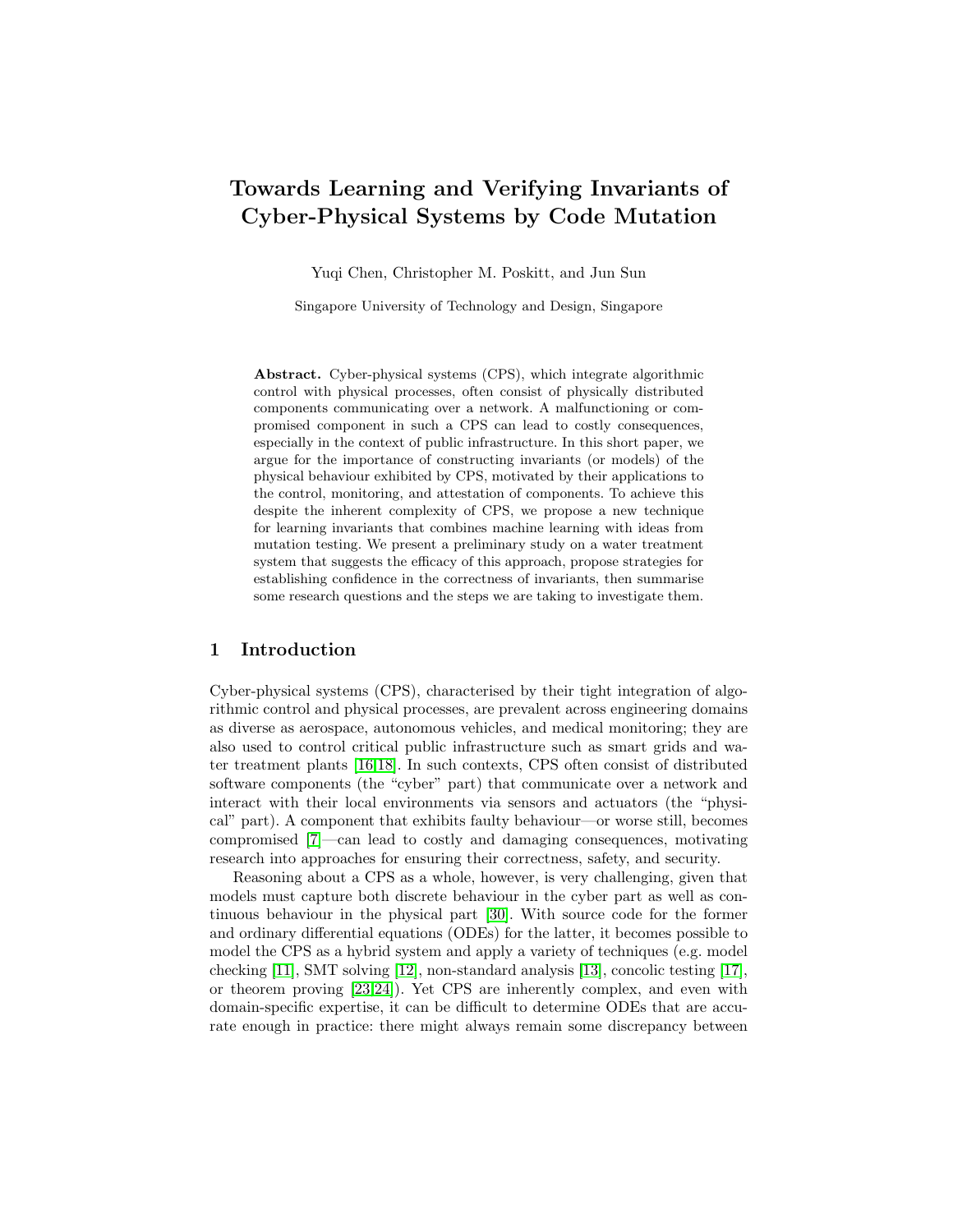the verified model and the behaviour of the actual CPS, emphasising the importance of techniques that can be applied at runtime [\[20\]](#page-7-7).

Our Approach. As an alternative to the endeavour of manual modelling, we pursue in this paper a more systematic approach. We propose to apply machine learning (ML) to the sensor data of CPS to construct models in the form of invariants—conditions that must hold in all states amongst the physical processes controlled by the CPS—and to make those invariants checkable at runtime. To achieve this, the learner must be trained on traces of sensor data representing "normal" runs (the positive case, satisfying the invariant), and also on traces representing incorrect behaviour (the negative case); the former being easy to obtain, but the latter requiring more ingenuity. We obtain our negative traces by the novel application of code mutation ( $\dot{a}$  la mutation testing [\[14\]](#page-7-8)) to the software components of CPS. Besides characterising the CPS, the learnt invariants have some important applications in controlling, monitoring, and attesting the software components [\[25\]](#page-8-3). It is thus important to ascertain that the learnt invariants actually are invariants of the CPS: to address this, we propose to verify them using statistical model checking and symbolic execution.

Our Contributions. This short paper describes a novel approach for generating invariants (or models) of CPS, based on the application of machine learning to traces of sensor data obtained under mutated software components. We present the results of a preliminary experiment on (a simulator of) Secure Water Treatment (SWaT) [\[1\]](#page-6-0), a water purification testbed, which suggest the efficacy of the approach and motivate the need for further research. Furthermore, we propose the use of statistical model checking and symbolic execution for establishing confidence in the correctness of the learnt invariants, and highlight some important open research questions which we are investigating in ongoing work. For the formal methods community, this paper represents the start of a line of work to model and verify—"warts and all"—a complex, real-world CPS. For the CPS community, it describes a systematic approach for constructing invariants that can be applied in controlling, monitoring, and attesting software components. For the ML community, it presents a new application of learning arising from a novel combination of ideas from CPS and mutation testing.

# 2 SWaT Testbed and Cyber-Physical System Invariants

SWaT. We are currently investigating our approach in the context of a particular CPS: the SWaT testbed [\[1\]](#page-6-0). SWaT, built for cyber-security research at the Singapore University of Technology and Design, is a scaled-down but fully operational water treatment plant, capable of producing five gallons of safe drinking water per minute. Water is treated in six distinct, co-operating stages, under which it undergoes chemical processes such as ultrafiltration, de-chlorination, and reverse osmosis. Each stage is controlled by an independent programmable logic controller (PLC), which receives sensor data such as water flow rates and tank levels, and then computes signals to send to actuators including pumps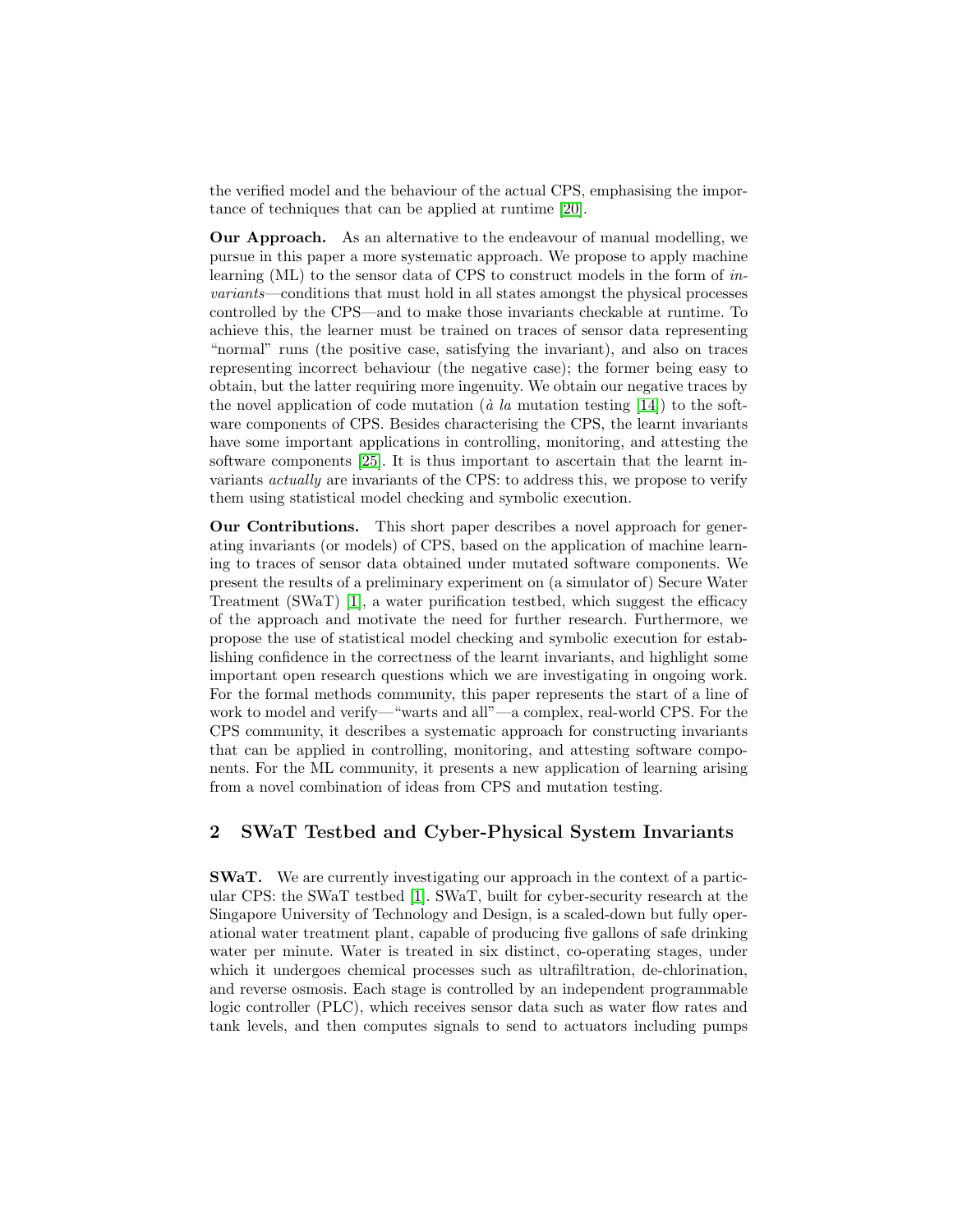and motorised valves. This communication all takes place over a network. Sensor data is also available to a Supervisory Control and Data Acquisition (SCADA) system, and is recorded by a historian to facilitate offline analyses.

Control is expressed in the programs that PLCs repeatedly cycle through. These are structurally very simple, essentially boiling down to big (nested) ifstatements. The programs use only the simplest constructs: loops, for example, are completely absent. Furthermore, the source code can easily be viewed, modified, and re-deployed to the PLCs using Rockwell's RSLogix 5000, an industrialstandard software suite. While the cyber part of SWaT is thus relatively simple, the same is not true of the physical part: runs of the system are governed by laws concerning the dynamics of water flow, the evolution of pH values, and the chemical processes associated with the six water treatment stages.

To complement the SWaT testbed, we also have access to a simulator implemented in Python (relying on some of its scientific libraries). The cyber part is simulated faithfully as the PLC code was translated to Python directly. Since the actual ODEs governing the physical part of SWaT are unknown, the simulator is not as accurate in this regard. The ODEs it does implement, however, have been improved over time by cross-validating data from the simulator with real SWaT data collected by the historian.

CPS Invariants. The safety of water treatment plants is of paramount importance, as breaches or malfunctioning components can lead to costly consequences. In SWaT, for example, there is a risk of damaging the mechanics of the system if the water levels in certain tanks become too high or too low [\[15\]](#page-7-9). One way to detect when runs of a system are diverging into such territory is to monitor invariants—conditions that must hold in all states amongst the physical processes controlled by the CPS—and raise an alarm when they are no longer satisfied. This approach has been applied to a number of CPS [\[9,](#page-7-10)[22\]](#page-8-4), including for stages of SWaT itself [\[3,](#page-6-1)[4\]](#page-6-2). Typically, however, the invariants are manually derived using the laws of physics and domain-specific knowledge. Moreover, they are derived for specific, expected physical relationships, and may not capture other important patterns hiding in the sensor data.

Beyond providing a characterisation of CPS and their important applications in monitoring for safety, invariants can also be seen as facilitating a form of code attestation. That is to say, if the actual behaviour of a CPS does not satisfy our mathematical model of the physical world under its control (i.e. the invariant), then it is possible that the cyber part has been compromised and that ill-intended manipulations are occurring. This form of attestation is known as physical attestation [\[25](#page-8-3)[,27\]](#page-8-5), and while weaker than typical software- and hardware-based attestation schemes (e.g. [\[5](#page-7-11)[,6,](#page-7-12)[8,](#page-7-13)[26\]](#page-8-6)), it is much more lightweight—neither the firmware nor the hardware of the PLCs require modification.

# <span id="page-2-0"></span>3 Learning with Mutants

Learning SWaT Invariants. Rather than deriving further invariants for SWaT manually, we propose to learn them systematically by applying ML—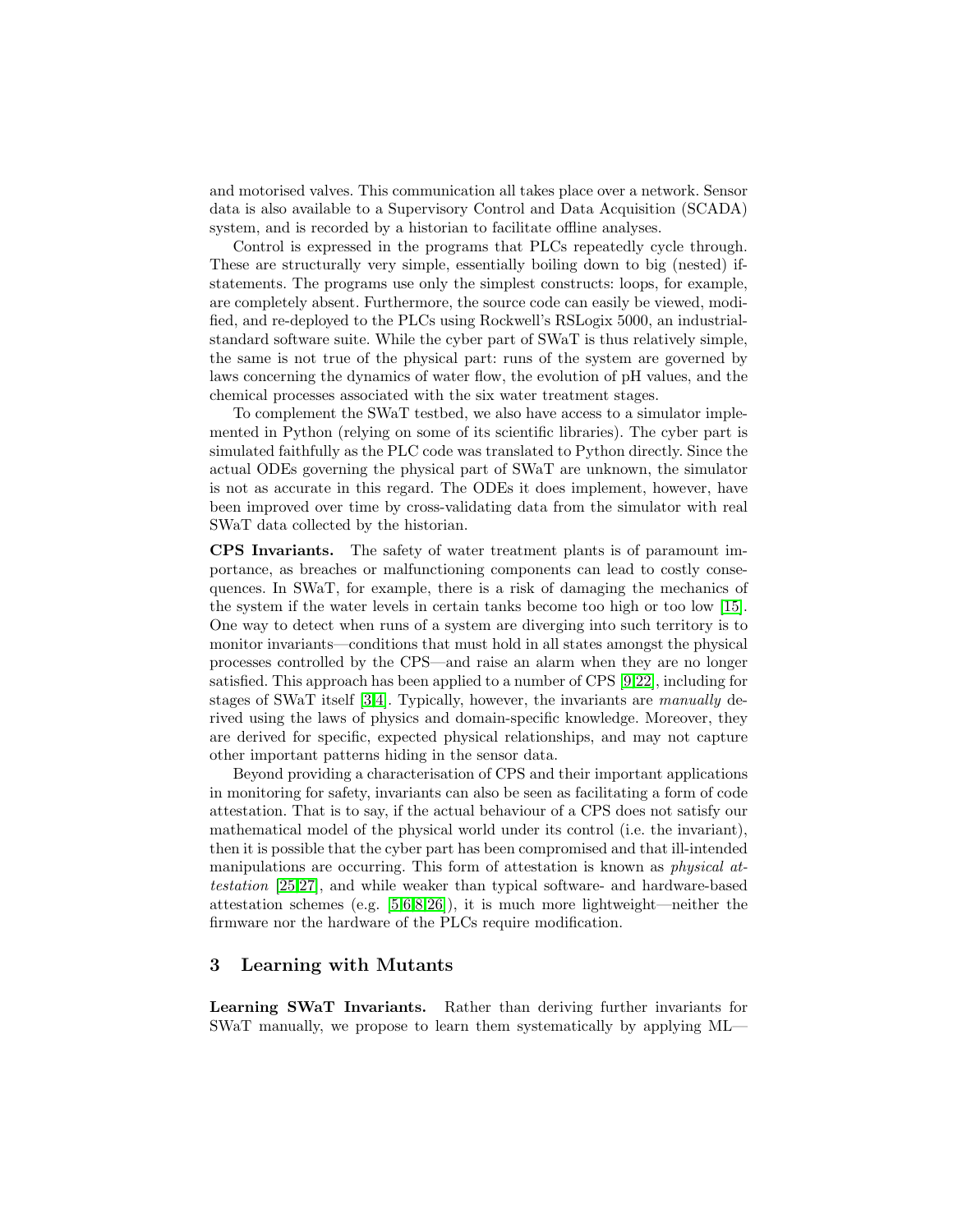initially, Support Vector Machines (SVM)—to traces of SWaT sensor data, taking the classifiers they learn as our invariants. To learn such a classifier, SVM must be provided with traces that should be classified as positive (i.e. correct behaviour) and traces that should be classified as negative. The data available from the SWaT historian can be seen as representing correct (and thus positive) behaviour of the system as a whole: the SWaT PLCs and actual (unknown) ODEs together. In contrast, we propose to collect negative traces by running the system under small manipulations. Since we cannot change the ODEs (we cannot yet bend the laws of physics!), we propose to manipulate the part of SWaT that we can: the programs running on the PLCs.

As previously discussed, it is straightforward to change the PLC programs of SWaT and collect some negative traces, but it is more challenging to do so in a systematic way that ensures the strength of the invariant and precision of the classifier. The solution we propose is directly inspired by mutation testing [\[14\]](#page-7-8), a fault-based testing technique that deliberately seeds errors—small, syntactic changes called mutations—into multiple copies of a program, which are executed to assess the quality of a test suite (good ones should detect the mutants). Rather than using mutations to improve the completeness of a test suite, we are using them to generate a more comprehensive set of negative traces for training on. By training on traces resulting from small syntactic changes, we hope to learn a classifier as close to the boundary between correct and suspicious behaviour as possible. Our rationale is that smaller changes are more likely to reveal negative traces that are relevant in practice, corresponding, for example, to isolated PLCs or sensors failing, or an attacker attempting to keep their changes undetected.

Using mutations for learning is also attractive because of the structural simplicity of the PLC programs. Were we assessing a test suite on them, we could do so efficiently and without redundancy by using the five basic (arithmetic, relational, and logical) mutation operators identified by Offutt et al. [\[21\]](#page-7-14). We hypothesise that (and are investigating whether) this result has an analogue for learning that could help us in minimising the number of redundant traces. Even if so, there remain some additional challenges to overcome. For example, if mutations are not executed, this must be detected, and thus the traces rejected as negative samples. Even if a mutant is executed, it may not lead to a physical effect immediately (or ever) and thus could generate traces indistinguishable from positive ones. Other issues include how many mutations to use in each copy, and how to handle valid modes of operation in SWaT that are rarely entered.

Preliminary Evaluation. As a very first step towards evaluating the outlined approach, we undertook an experiment to ascertain the effectiveness of a classifier learnt from traces produced by the SWaT simulator under a number of manually applied mutations. Note that we used the simulator to facilitate a quick proof-ofconcept without the resource costs of the real system (e.g. water usage, human monitoring); this ML approach can be applied to traces collected from the real system in the same way.

First, we manually launched the SWaT simulator in three different initial states (i.e. assignments of variables modelling sensors), collecting three traces of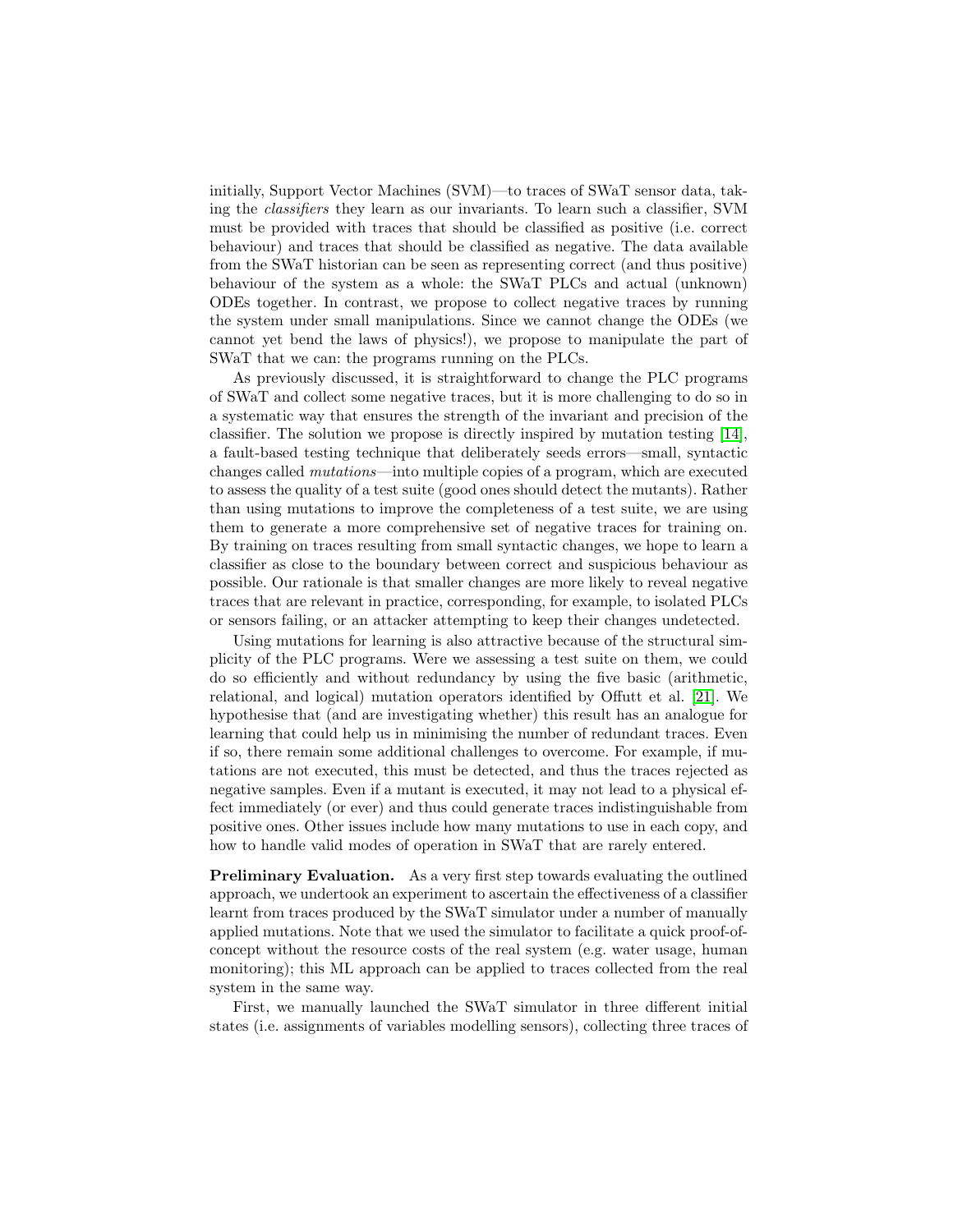correct behaviour each spanning 30 minutes. Following this, we made 20 copies of the PLC code and manually applied a different (random) mutation to each. Of these 20 mutants, 14 of them generated traces equivalent to correct behaviour and were manually rejected. Seven mutants generated different traces, although one mutant was rejected for generating a trace too similar to another. The six remaining mutants were selected to generate our negative traces; three of the mutations each modified an assignment, whereas the other three modified an arithmetic expression in a conditional guard. We generated traces for each mutant using the same three initial states as before.

We proceeded to apply SVM to learn six classifiers for the six mutants respectively, each against the correct code. We selected 10 features: the first five representing the water levels of the five tanks, and the next five representing the same levels after 250ms. For training the classifiers and evaluating their accuracy, we applied k-fold cross-validation to the traces with  $k = 5$ . On average, the classifiers achieved an accuracy of 99%.

Finally, we applied SVM to all the traces from all six mutants to learn a single classifier, i.e. to determine whether a trace represents correct behaviour or the behaviour caused by any one of the mutations. We found that this combined classifier maintained a similar level of accuracy to the individual ones: 98.41%. We extracted the learnt invariant from this classifier, which, albeit complicated, expresses a linear relationship between water tank levels (mm) at one time point  $(v_1, \ldots v_5)$  and 250ms after it  $(v'_1, \ldots v'_5)$ . For simplicity of presentation, the coefficients are given below to three decimal places. The full model and training data are all available online (see [\[2\]](#page-6-3)).

> $-0.349v_1 + 9.789v_2 - 10.192v_3 + 0.803v_4 - 5.561v_5$  $-0.630v'_1 - 10.455v'_2 + 10.333v'_3 + 0.803v'_4 + 3.928v'_5 < -786.416$

This experiment has shown that it is possible to apply SVM to learn an accurate classifier for traces of sensor data, using the negative samples generated under a small number of mutated PLC programs. It is, of course, too limited in its present scope to allow for more general conclusions; a much more extensive evaluation of the outlined approach is needed, and is underway. It does however suggest the feasibility of the basic idea, and has highlighted a number of important challenges. For instance, the process should be more automatic: mutation operators should be applied automatically, as should the detection of unexercised mutations, as well as the comparison of the generated traces against the positive ones. Furthermore, to ensure as strong an invariant and precise a classifier as possible, a number of questions must be answered empirically, regarding, e.g. the number of mutations (and the possibility of multiple mutations per copy), the sufficiency of mutation operators, and the length of traces.

Our experiment also highlighted the role that a simulator can play in mutation "screening" before applying them to the real SWaT system and collecting negative traces that are based on the actual ODEs. This helps to avoid wasting time and resources otherwise lost by applying the mutations to the real PLCs first. Note that while the ML technique can be applied to SWaT data in exactly the same way as for the simulator, a human technician must be present while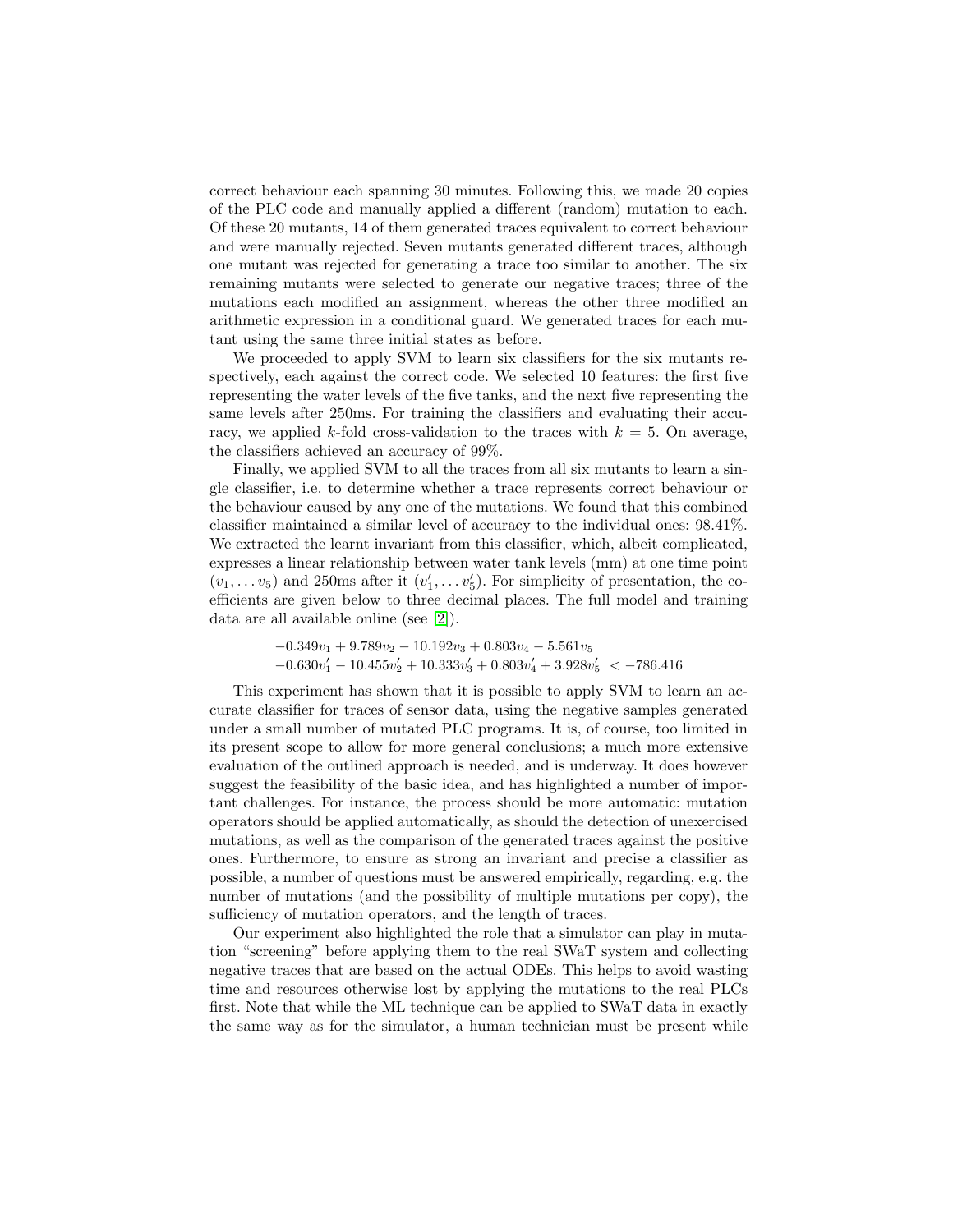collecting the data itself to ensure that the mutations do not lead the system into a state that causes damage. This raises another research question: whether one can determine a class of "safe" mutations for SWaT that still facilitate a precise classifier but avoid entirely the possibility of causing damage.

#### <span id="page-5-0"></span>4 Correctness of Invariants

Our preliminary experiment has allowed us to learn a new invariant for SWaT (or rather, at least to begin with, its simulator). But is it actually an invariant? It is not particularly intuitive to reason about. And even if it were, to argue for its correctness, we would need some expertise in the physics of water treatment plants; a requirement we wanted to avoid in the first place. As alternatives to manual, ad hoc proofs, we propose two contrasting approaches for establishing confidence in the correctness of invariants, and highlight their well-suitedness to CPS like SWaT.

First, we will apply statistical model checking (SMC) to SWaT, a standard technique for analysing and verifying CPS [\[10\]](#page-7-15). In SMC, executions of the system (i.e. traces of sensor data) are observed, and hypothesis testing or statistical estimation techniques are applied to determine whether or not the executions provide statistical evidence of the invariant holding. SMC estimates the probability of correctness, rather than guaranteeing it outright, but is simple to apply to SWaT (and its simulator) since it only requires the system to be executable. Furthermore, should the ODEs of the SWaT simulator become more accurate in the future, then our mutation-based learning approach could take place entirely on that; SMC could then determine whether or not the learnt invariants are also invariants of the real system, without having to apply any mutations to it.

Second, we will investigate the use of symbolic execution for analysing SWaT with respect to a learnt invariant. In the PLC programs, symbolic values will be used to abstract away from concrete sensor inputs. The technique will then build, along the different paths of the PLC code, path constraints over the symbolic values (i.e. path conditions in conjunction with an assertion based on the learnt invariant). The PLC programs have a simple structure that is well-suited to this task: they are free of loops, and the paths through the programs are short (maximal depth of three; maximal branching of 28). Our invariants, however, are based upon sensor readings at two different time points, so we cannot analyse them with respect to the cyber part of SWaT alone: a model of the physical processes is needed too, for reasoning about the effects that signals will have. As we have discussed, we cannot expect to manually derive a completely accurate one, but we could nonetheless use approximate models (e.g. as defined in the simulator), or even models of SWaT that were automatically constructed using different approaches to ours (e.g. the probabilistic model of [\[29\]](#page-8-7)).

It should be emphasised that while neither technique can fully guarantee correctness, they differ in where precision is lost, and so should complement each other in helping to establish confidence in the learnt invariants. SMC, for example, estimates a probability of correctness based only on the executions it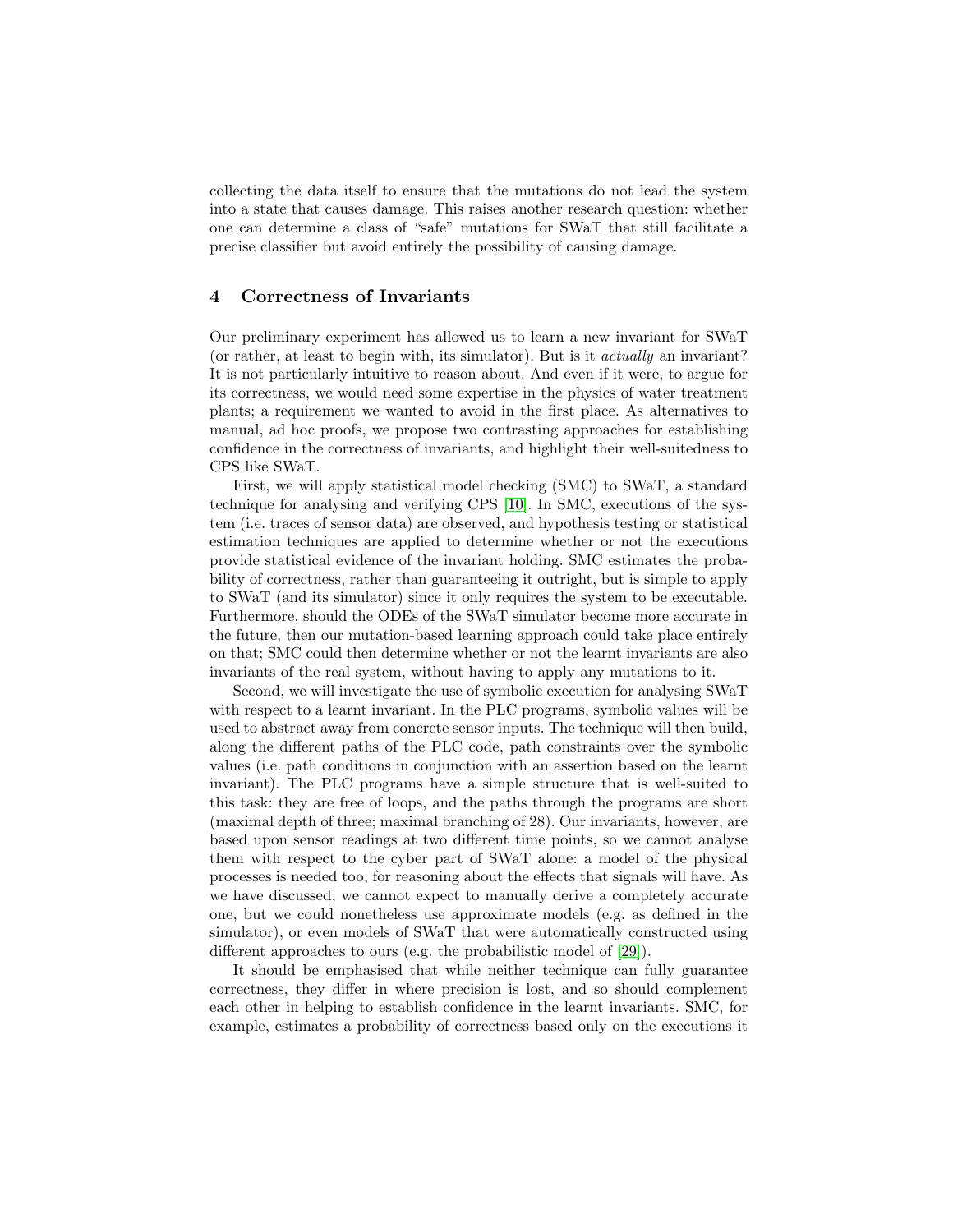is provided with (leading to challenges such as handling rare events); yet by working with actual system executions, its results are based on the actual physical processes. Symbolic execution, in contrast, must work with an approximate physical model, but performs an analysis on the actual source code in the cyber part (and not just on a subset of the possible system executions).

## 5 Conclusion and Next Steps

This short paper has proposed a novel approach for learning invariants of CPS that trains a ML technique such as SVM on positive and negative traces of sensor data, with the latter obtained by applying mutation operators to copies of the programs in the cyber part—the part of the CPS that we can most easily control. We presented a preliminary study on SWaT, a raw water treatment plant, that suggested the effectiveness of constructing invariants this way. We furthermore outlined the use of SMC and symbolic execution for establishing confidence in the correctness of learnt invariants, and discussed their use in CPS applications such as physical attestation.

Much work remains to be done to truly ascertain the effectiveness of our approach for CPS. First, we will automate—as much as possible—our experiment on the SWaT simulator, to allow for classifiers to be trained on several additional mutants and initial states more easily, and to automatically detect those mutants that do not cause the system to exhibit different physical behaviour. Then, within this framework, we will begin investigating the challenges raised in Section [3](#page-2-0) and the verification approaches outlined in Section [4,](#page-5-0) before shifting our experimentation to traces obtained from the real SWaT system. We will investigate the use of ML systems other than SVM, and compare our supervised model learning approach against proposed unsupervised ones for CPS (e.g. [\[19,](#page-7-16)[28\]](#page-8-8)). Finally, we will investigate the application of learnt invariants to code attestation, by instigating cyber-attacks on the SWaT system and evaluating whether or not our classifiers are effective in detecting them.

Acknowledgements. We thank Pingfan Kong for assisting us with the SWaT simulator, and the anonymous referees for their helpful comments and criticisms. This work was supported by NRF Award No. NRF2014NCR-NCR001-40.

## References

- <span id="page-6-0"></span>1. Secure Water Treatment (SWaT). [http://itrust.sutd.edu.sg/research/](http://itrust.sutd.edu.sg/research/testbeds/secure-water-treatment-swat/) [testbeds/secure-water-treatment-swat/](http://itrust.sutd.edu.sg/research/testbeds/secure-water-treatment-swat/), acc.: September 2016
- <span id="page-6-3"></span>2. Supplementary material. [http://sav.sutd.edu.sg/?page\\_id=3258](http://sav.sutd.edu.sg/?page_id=3258)
- <span id="page-6-1"></span>3. Adepu, S., Mathur, A.: Distributed detection of single-stage multipoint cyber attacks in a water treatment plant. In: Proc. ACM Asia Conference on Computer and Communications Security (AsiaCCS 2016). pp. 449–460. ACM (2016)
- <span id="page-6-2"></span>4. Adepu, S., Mathur, A.: Using process invariants to detect cyber attacks on a water treatment system. In: Proc. International Conference on ICT Systems Security and Privacy Protection (SEC 2016). IFIP AICT, vol. 471, pp. 91–104. Springer (2016)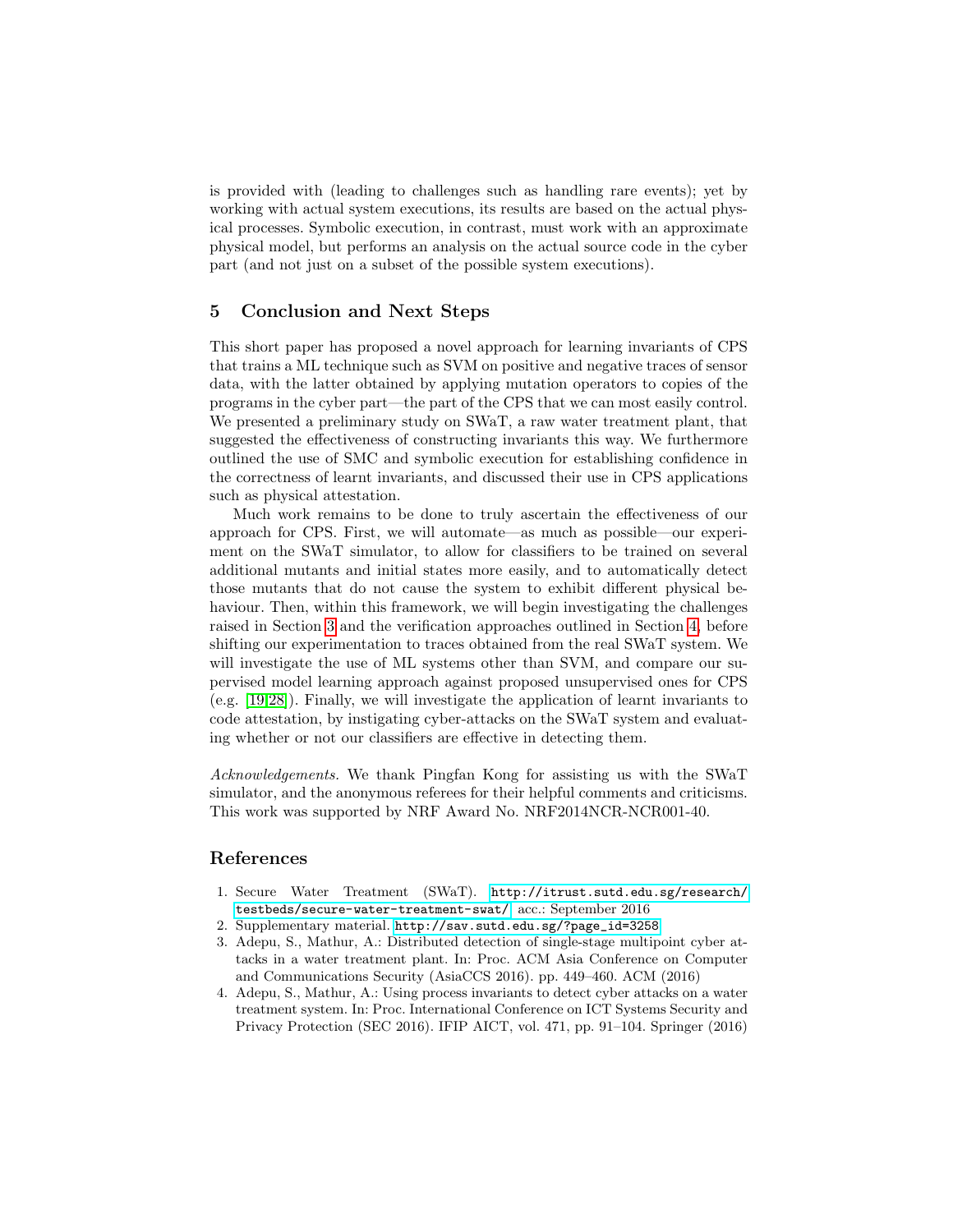- <span id="page-7-11"></span>5. Alves, T., Felton, D.: TrustZone: Integrated hardware and software security. ARM white paper (2004)
- <span id="page-7-12"></span>6. Anati, I., Gueron, S., Johnson, S.P., Scarlata, V.R.: Innovative technology for CPU based attestation and sealing. Intel white paper (2013)
- <span id="page-7-2"></span>7. C´ardenas, A.A., Amin, S., Sastry, S.: Research challenges for the security of control systems. In: Proc. USENIX Workshop on Hot Topics in Security (HotSec 2008). USENIX Association (2008)
- <span id="page-7-13"></span>8. Castelluccia, C., Francillon, A., Perito, D., Soriente, C.: On the difficulty of software-based attestation of embedded devices. In: Proc. ACM Conference on Computer and Communications Security (CCS 2009). pp. 400–409. ACM (2009)
- <span id="page-7-10"></span>9. Choudhari, A., Ramaprasad, H., Paul, T., Kimball, J.W., Zawodniok, M.J., McMillin, B.M., Chellappan, S.: Stability of a cyber-physical smart grid system using cooperating invariants. In: Proc. IEEE Computer Software and Applications Conference (COMPSAC 2013). pp. 760–769. IEEE (2013)
- <span id="page-7-15"></span>10. Clarke, E.M., Zuliani, P.: Statistical model checking for cyber-physical systems. In: Proc. International Symposium on Automated Technology for Verification and Analysis (ATVA 2011). LNCS, vol. 6996, pp. 1–12. Springer (2011)
- <span id="page-7-3"></span>11. Frehse, G., Guernic, C.L., Donzé, A., Cotton, S., Ray, R., Lebeltel, O., Ripado, R., Girard, A., Dang, T., Maler, O.: SpaceEx: Scalable verification of hybrid systems. In: Proc. International Conference on Computer Aided Verification (CAV 2011). LNCS, vol. 6806, pp. 379–395. Springer (2011)
- <span id="page-7-4"></span>12. Gao, S., Kong, S., Clarke, E.M.: dReal: An SMT solver for nonlinear theories over the reals. In: Proc. International Conference on Automated Deduction (CADE 2013). LNCS, vol. 7898, pp. 208–214. Springer (2013)
- <span id="page-7-5"></span>13. Hasuo, I., Suenaga, K.: Exercises in nonstandard static analysis of hybrid systems. In: Proc. International Conference on Computer Aided Verification (CAV 2012). LNCS, vol. 7358, pp. 462–478. Springer (2012)
- <span id="page-7-8"></span>14. Jia, Y., Harman, M.: An analysis and survey of the development of mutation testing. IEEE Transactions on Software Engineering 37(5), 649–678 (2011)
- <span id="page-7-9"></span>15. Kang, E., Adepu, S., Jackson, D., Mathur, A.P.: Model-based security analysis of a water treatment system. In: Proc. International Workshop on Software Engineering for Smart Cyber-Physical Systems (SEsCPS 2016). pp. 22–28. ACM (2016)
- <span id="page-7-0"></span>16. Khaitan, S.K., McCalley, J.D.: Design techniques and applications of cyberphysical systems: A survey. IEEE Systems Journal 9(2), 350–365 (2015)
- <span id="page-7-6"></span>17. Kong, P., Li, Y., Chen, X., Sun, J., Sun, M., Wang, J.: Towards concolic testing for hybrid systems. In: Proc. International Symposium on Formal Methods (FM 2016). LNCS-FM, Springer (2016), to appear
- <span id="page-7-1"></span>18. Lee, E.A.: Cyber physical systems: Design challenges. In: Proc. International Symposium on Object-Oriented Real-Time Distributed Computing (ISORC 2008). pp. 363–369. IEEE (2008)
- <span id="page-7-16"></span>19. Maier, A.: Online passive learning of timed automata for cyber-physical production systems. In: Proc. IEEE International Conference on Industrial Informatics (INDIN 2014). pp. 60–66. IEEE (2014)
- <span id="page-7-7"></span>20. Mitsch, S., Platzer, A.: ModelPlex: Verified runtime validation of verified cyberphysical system models. In: Proc. International Conference on Runtime Verification (RV 2014). LNCS, vol. 8734, pp. 199–214. Springer (2014)
- <span id="page-7-14"></span>21. Offutt, A.J., Lee, A., Rothermel, G., Untch, R.H., Zapf, C.: An experimental determination of sufficient mutant operators. ACM Transactions on Software Engineering and Methodology (TOSEM) 5(2), 99–118 (1996)